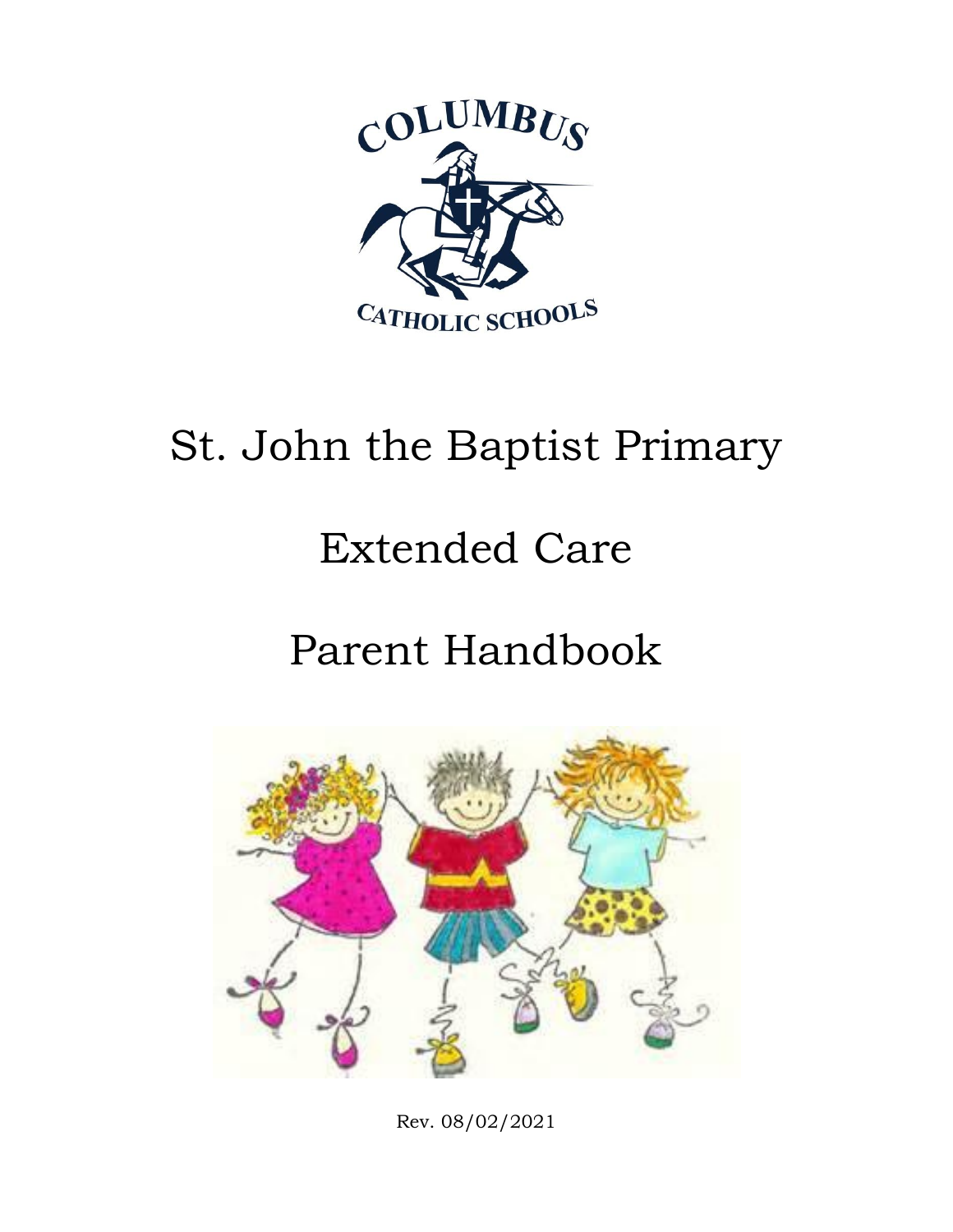## **Welcome to St. John the Baptist Primary Extended Care Program!**

Your child's safety is our number one concern. Our Extended Care Program teachers are here to provide your child with a sense of well-being. The program will allow your child to be a child and choose voluntary, as well as, teacher- planned activities. Allowing self-choice builds confidence and decision-making skills. Their creativity will be showcased in their personal and community projects.

We provide 30 minutes to do homework in a fun way. We will have fun with a focus on sight words, decodables, reading, spelling, and language. All children in 5K,  $1st$ , and 2nd grade get a start on their evening's homework. We save the math homework for parents because that is a one-on-one subject. Additionally, we believe it is important for parents to know what their child(ren) is working on in the classroom.

In this Columbus Catholic Schools' program, we follow all school safety rules. Your child will have fun, relax, be creative, hang out with friends, and just be kids. We focus on being considerate toward all others with kindness in words and actions, cooperation, and taking turns. We also reinforce what they learn in the classroom about the importance of community while working on community projects (cards for nursing homes, etc.).

#### *The Power of Play by Frank and Theresa Caplan*

- *Providing time for play supports growth, giving a child an opportunity to imitate, explore and test ideas.*
- *Play is a voluntary activity. By giving children self-choices in play, you are building confidence in their power and decision-making abilities.*
- *Play provides an imaginary world where the world becomes manageable, giving a child the opportunity to master understanding and problem solving.*
- *Play offers the opportunity for growth and development in a child's physical coordination, agility and body control.*
- *Play offers children freedom of action, with opportunities for trial and error.*
- *Play is important in building interpersonal relationships and skills.*
- *Play provides a base for language building by providing opportunities to learn many of the skills needed for reading mastery.*
- *Play helps children further interests and concentration; it helps to build and expand willpower and attention span.*
- *Play is the way children investigate the material world and evokes imaginative and creative learning.*
- *Play helps children learn adult roles, helping children understand and become aware of what people do.*
- *Play helps to clarify a child's thoughts, refining their judgement skills and understanding.*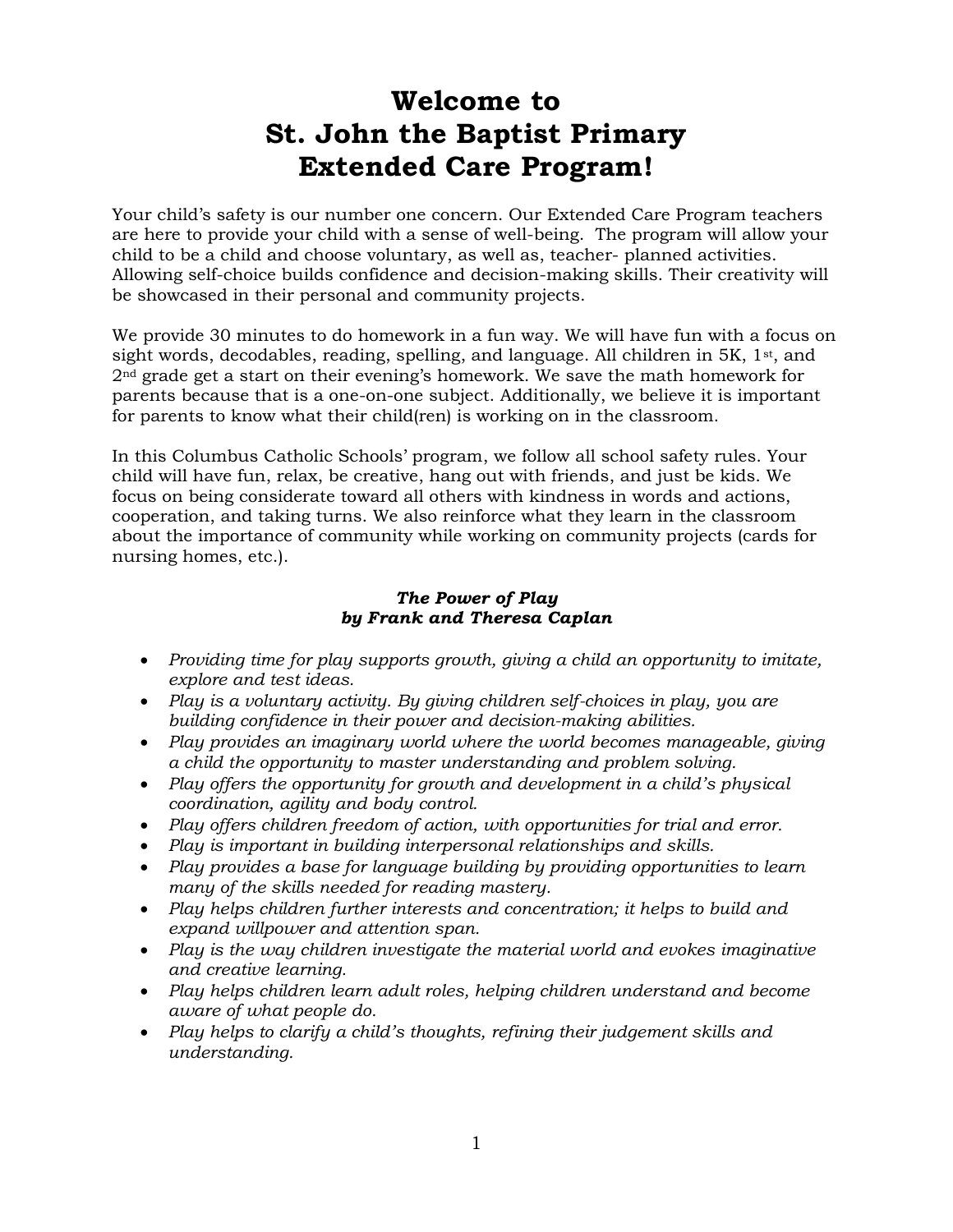## **Schedules**

#### <span id="page-2-0"></span>**Preschool and 4K Schedule**

| Time        | Activity                       | Room              |  |
|-------------|--------------------------------|-------------------|--|
| 2:30        | <b>Arrival From Classrooms</b> |                   |  |
| $2:45-3:30$ | Activity                       | Schuh Hall        |  |
| $3:30-3:45$ | Snack <sup>1</sup>             |                   |  |
| $3:45-4:30$ | Gym or Outside <sup>2</sup>    | Gym or Playground |  |
| 4:30-5:30   | <b>Table Top Activities</b>    | Schuh Hall        |  |
| 5:30        | Last Child Leaves <sup>3</sup> |                   |  |

#### <span id="page-2-2"></span><span id="page-2-1"></span>**5K, 1st, and 2nd Schedule**

| Time          | Activity                                                     | Room              |
|---------------|--------------------------------------------------------------|-------------------|
| 2:45          | <b>Arrival From Classrooms</b>                               | Schuh Hall        |
| $2:45-3:00$   | Attendance, Announcements,                                   |                   |
|               | Gathering Time,                                              |                   |
|               | Rules, and Events                                            |                   |
| $3:00 - 3:30$ | Homework (1 <sup>st</sup> and 2 <sup>nd</sup> ) <sup>4</sup> |                   |
|               | Quiet Play (5K)                                              |                   |
| $3:30-3:45$   | Snack <sup>1</sup>                                           |                   |
| $3:45 - 5:00$ | Gym or Outside <sup>2</sup>                                  | Gym or Playground |
| $5:00 - 5:30$ | <b>Table Top Activities</b>                                  | Schuh Hall        |
| 5:30          | Last Child Leaves <sup>3</sup>                               |                   |

 $\overline{a}$ <sup>1</sup> **Snack:** We will provide children with a small to medium sized healthy snack.

<sup>2</sup> **Outside:** We typically do not go outside when boots and snow pants are required. This would require too many items in the large group area that could get lost.

<sup>3</sup> **Late Charges:** The program begins at dismissal time and ends promptly at 5:30 P.M. Anyone picking up a child after 5:30 P.M. will be assessed a late fee of \$2.00 per every 5 minutes, NO EXCEPTIONS.

<sup>4</sup> **Homework:** After school care teachers will provide assistance with homework but are not required to complete homework with the students. This homework time is not meant to replace the necessary and important parent/child interaction time that doing homework with your child provides.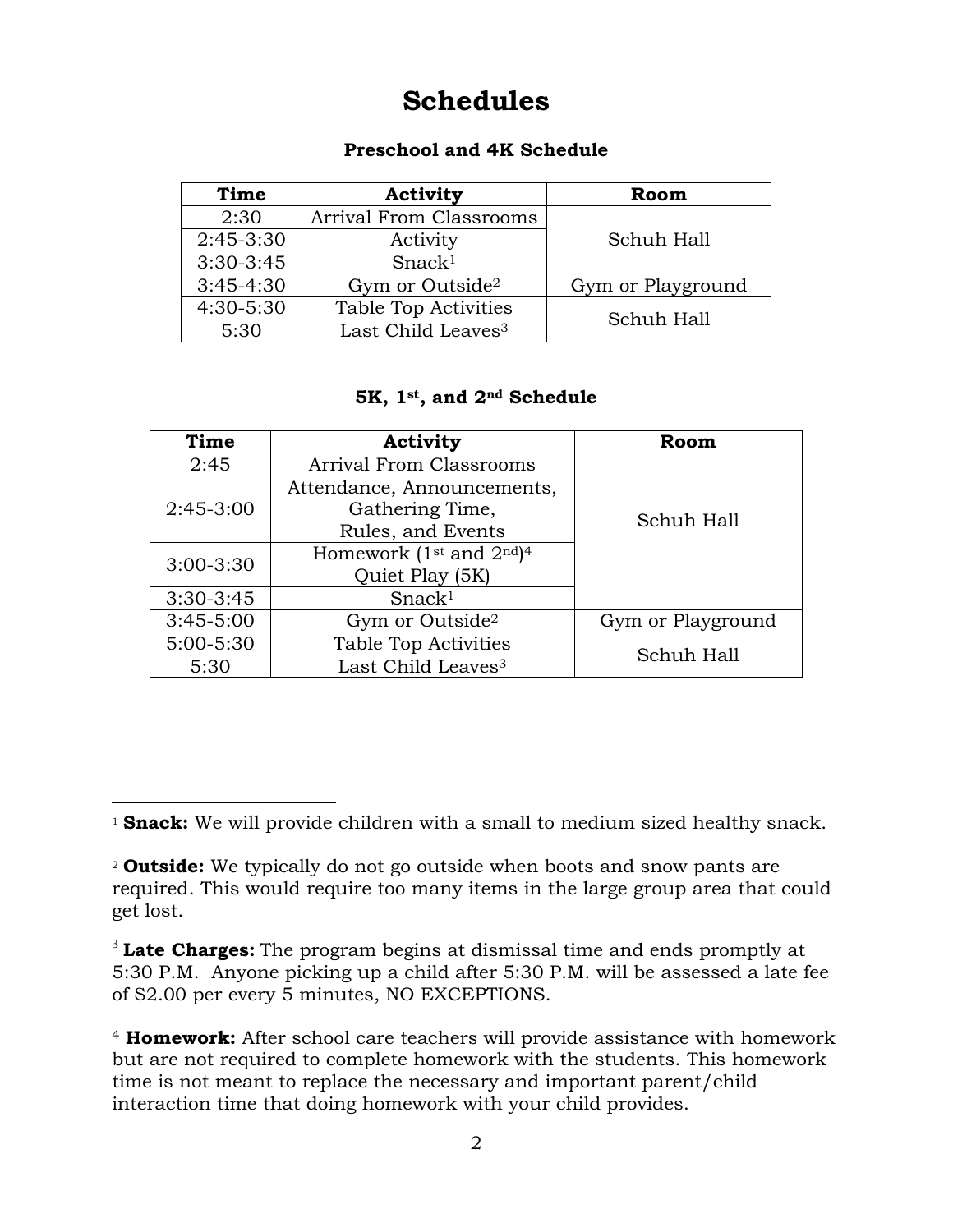### **Extended Care Policies**

#### **Change In After School Plans**

If there is a change of plans for your child(ren) the office must be notified no later than 2:15 so your child(ren) may be informed of the change. If the office is notified after 2:15 it will be the parent/guardian responsibility to pick up the child/ren from the Extended Care area.

#### **Pick-Up Door**

You will pick up your child(ren) at the east entrance, Door #5. Please park in the parking lot behind the church and go up the stairs to the school to the east entrance (doors facing the parking lot). You (or your designated pick-up person) **must** sign out your child(ren) in the Sign-Out Binder.

#### **Security Fob**

The doors to the schools are locked for security reasons. You or your designated pick-up person must use a fob to enter. If your fob does not work, please call the Extended Care Teachers at 715-305-8575. This number is also posted on the east door for your convenience.

#### **Days Extended Care is Open**

The program will be provided on full days of school, as scheduled on the school calendar. There will not be Extended School Care on noon dismissal days. There will also not be Extended Care on days that school closes early due to weather emergencies.

#### **Lost and Found**

Parents are responsible for all belongings placed on, under, and above the child's coat hook. Unclaimed items will be placed in the school lost and found basket on Fridays. This basket is located outside the school office.

#### **Electronic Devices**

Electronic devices are not allowed at school.

#### **Toys**

Extended Care provides age-appropriate toys. Please do not send toys from home. If you wish to donate appropriate toys or games for the use of all children in the Extended Care Program, please feel free to do so.

#### **Payments**

Payments are to be submitted to the school office or through the use of your FACTS account. Please do not give payments to the Extended Care teachers.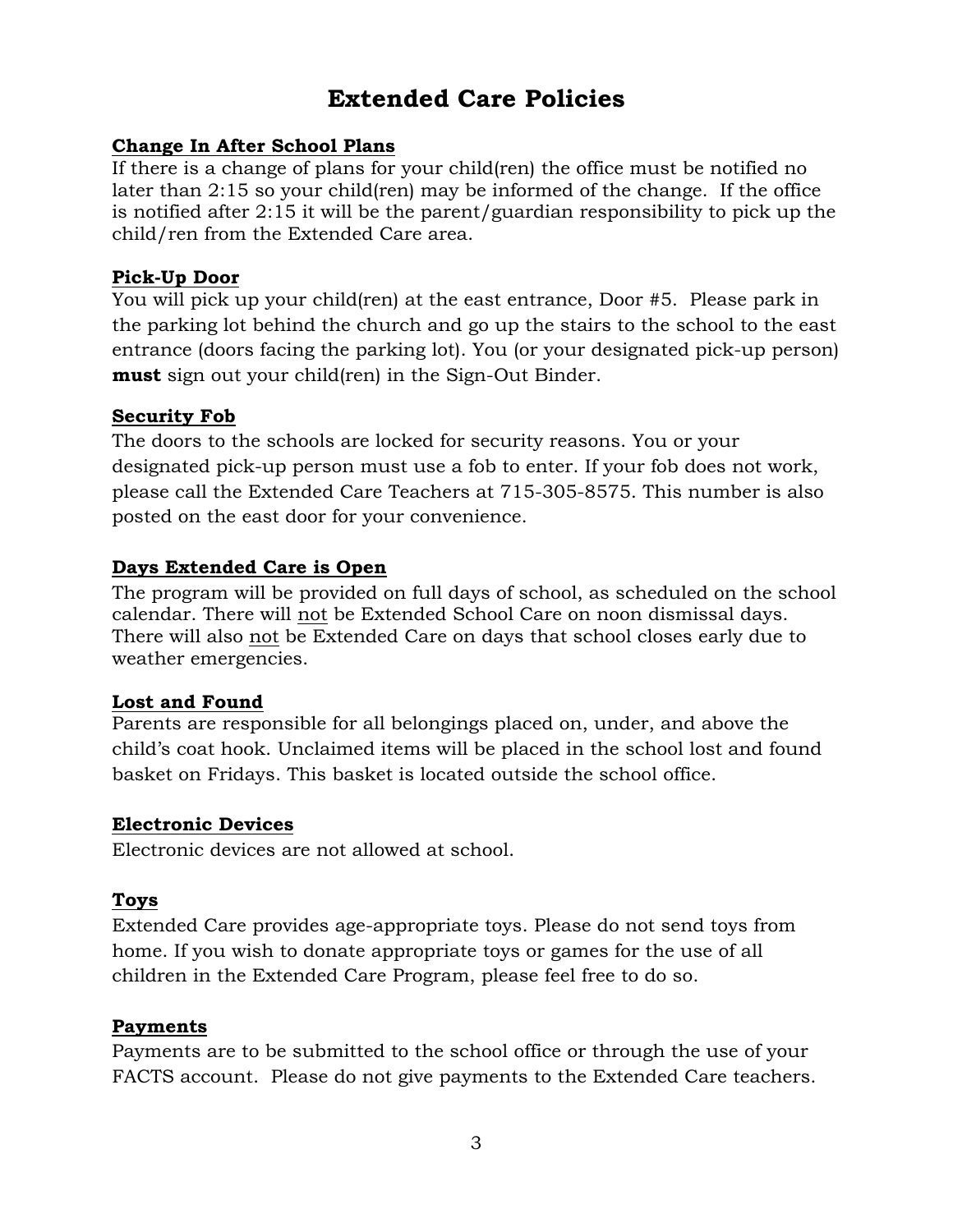#### **Behavior or Health Concerns**

A note will be sent home if there is a concern that warrants your attention. Signed acknowledgment of the note must be returned the following day. Extended Care teachers will do their best to speak with a parent, when present for pick up, should there be a concern with a student's health or behavior.

#### **Termination of Extended Care Program**

Your child/children will be removed from the program for lack of payment, discipline problems, or not following the policies in the CCS handbook. The Extended Care Program is considered an extension of the CCS day. Thus, school rules will be in place during the program.

#### **Picking Up Your Child**

Please acknowledge one of the extended care employees when you come to pick up your child. You should verbally tell a staff member that you are taking your child with you. Remember that you are required to sign your child out of extended care.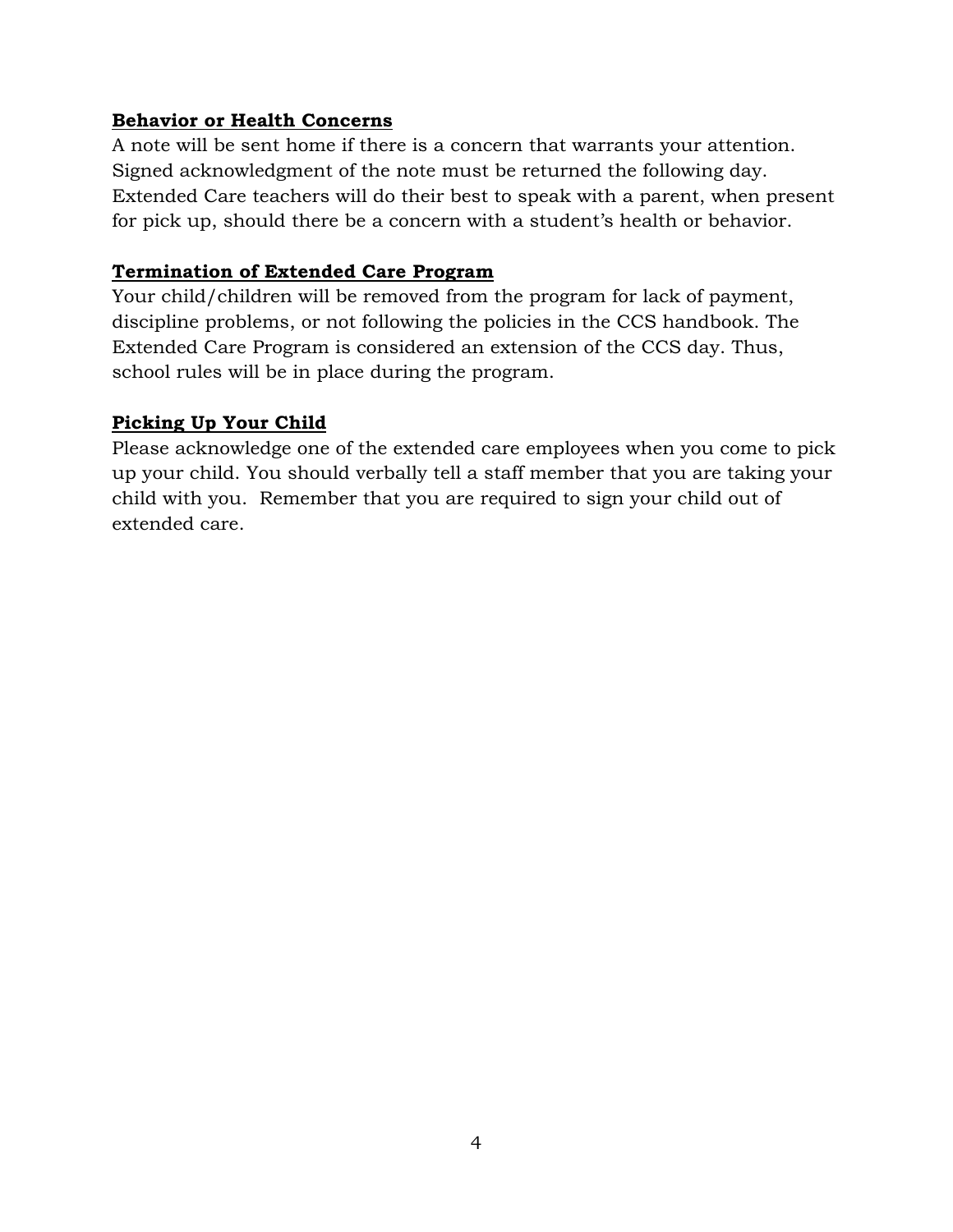



### **Playground Rules**

You may only use jump ropes for jumping.

You may play tag on grassy area only.

You may only swing across the monkey bars.

You may not go on top of the monkey bars for safety reasons.

You may climb on appropriate areas of the playground equipment. Jumping off the equipment is not allowed.

You may slide feet-first down the slide on your back pockets.

You must stay in the fenced in area.

You may not climb on the fences

You must leave rubber chips on the ground.

You may log-roll down the grassy hill near the school on the north side of the building, proceeding down one a time.

When snow is present, you may slide down the north side hill on your back pockets when ice is not present and no grass is showing.

You must use the stairs to move from the courtyard to playground.

When you hear the teacher or whistle indicating that outside play is over you must stop playing, count to five, and then walk to the line-up areas.

Playground equipment can only be used by the number of children for which it is designed. For example, the teeter-totter is a two person toy. The whale is a one-person toy.

You must be respectful, courteous, and show good sportsmanship.